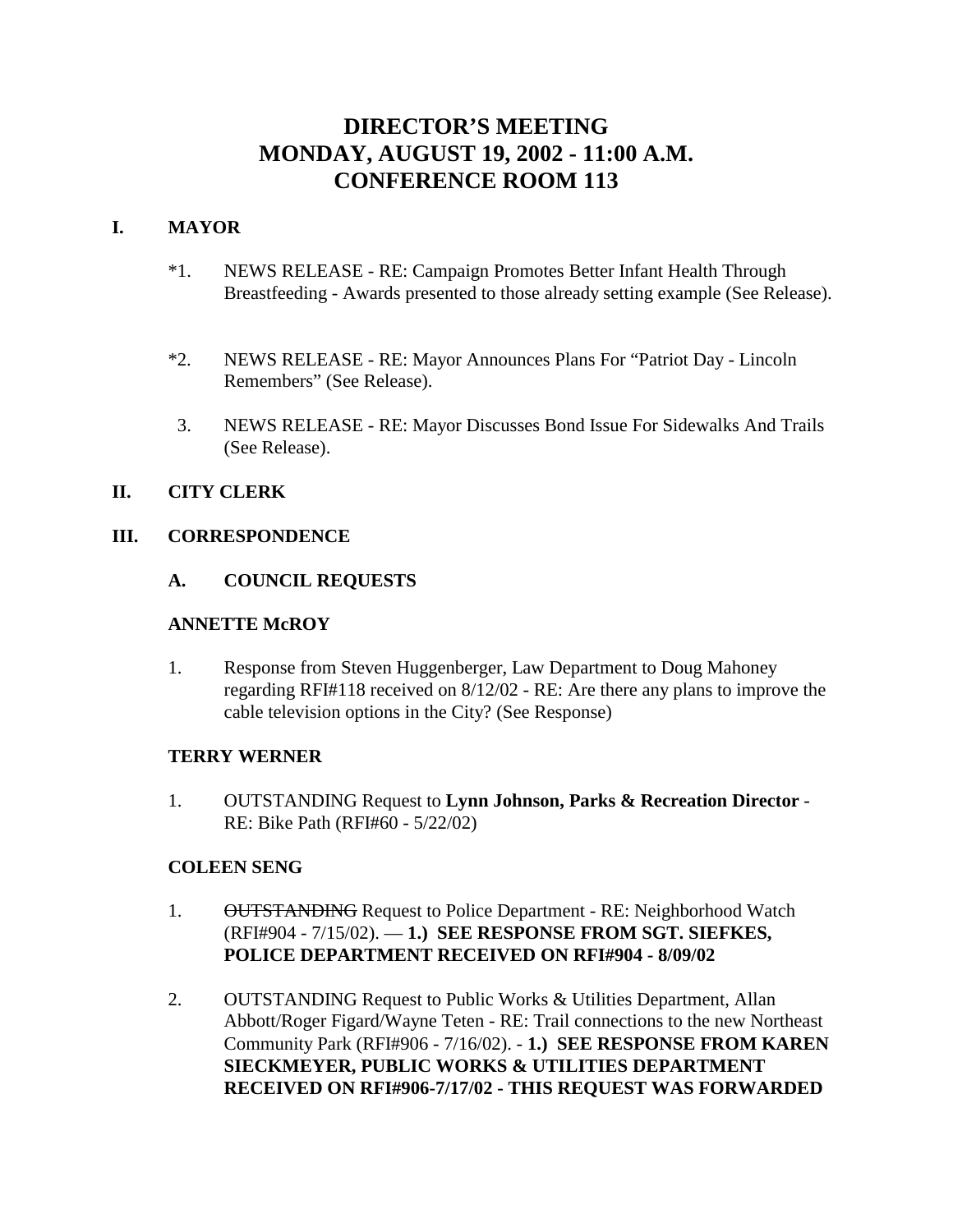# **TO LYNN JOHNSON, PARKS & REC. DIRECTOR ON RFI#906 -7/18/02**

3. Request to Public Works & Utilities Department, Sidewalks - RE: The sidewalk at 4927 Leighton (RFI#907 - 8/13/02)

# **JONATHAN COOK**

1. OUTSTANDING Request to **Dana Roper, City Law Department** - RE: Sidewalk out to curb (RFI#75 - 7/8/02)

# **JON CAMP**

1. Request to Fire Chief Spadt - RE: Ambulance Enterprise Fund (RFI#77 - 8/08/02)

# **B. DIRECTORS AND DEPARTMENT HEADS**

# **CITIZEN INFORMATION CENTER**

\*1. Memo from Diane Gonzolas - RE: Budget inserts (See Memo).

# **FINANCE**

1. Memo & Material from Don Herz - RE: LPED Review (See Material).

# **FINANCE/CITY TREASURER**

 1. Material from Don Herz, Finance Director & Joel L. Wittrock, Asst. City Treasurer - RE: Resolution & Finance Department Treasurer Of Lincoln, Nebraska - Investments Purchased August 5 thru August 9, 2002 (See Material).

# **HUMAN SERVICES**

 1. Material from Kit Boesch - RE: Recommendations Round 17 - Keno Human Service Prevention Fund (See Material).

# **LIBRARY**

 1. Information from Carol J. Connor - RE: Appointment to Library Board **(Note:**  This issue is also listed on the "Noon" Agenda for August 19<sup>th</sup> under "III. **Appointments/Reappointments")** 

# **PLANNING**

1. Memo from Jean Walker - RE: Change of Zone No. 74HP, Bill No. 02-131 - East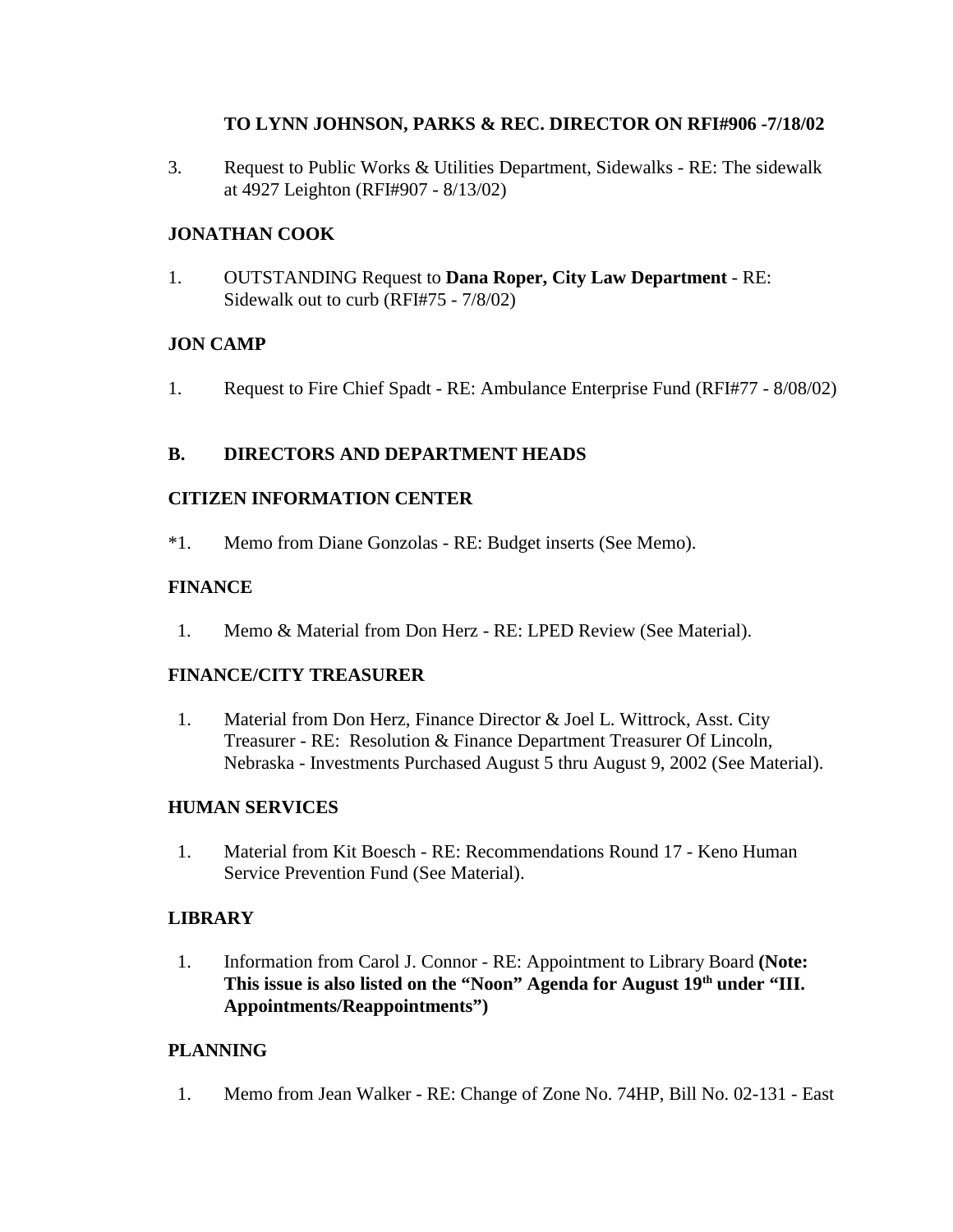Campus Neighborhood Landmark District (See Memo).

# **PLANNING COMMISSION FINAL ACTION . . . . .**

\*1. Final Plat No. 02011 - Northern Lights  $10<sup>th</sup>$  Addition (No. 84<sup>th</sup> Street & Elizabeth Drive) Resolution No. PC-00758.

# **PUBLIC WORKS & UTILITIES DEPARTMENT**

- \*1. Public Works & Utilities ADVISORY RE: The Contractor is planning to asphalt  $33<sup>rd</sup>$  Street Wednesday August  $7<sup>th</sup>$ . If you need your vehicle out of your driveway Wednesday you need to park it on the side street Tuesday night or before 7:00 a.m. Wednesday morning. (See Advisory)
- \*2. Material from Steve Masters, Public Works & Utilities Department & Stephen Henrichsen, Planning Department - RE: Updated Presentation on Infrastructure Financing Strategy (See Material).
- \*3. Public Works & Utilities ADVISORY RE: Temporary Signal @ Beaver Creek & Pine Lake Road, Project 701425. (See Advisory)
- \*4. Public Works & Utilities ADVISORY RE: Temporary Signal @  $77<sup>th</sup>$  & Old Cheney, Project 701246. (See Advisory)
- \*5. Public Works & Utilities ADVISORY RE: Paving Unit No. 135 Orchard Street,  $40^{th}$  to  $41^{st}$  Streets. (See Advisory)
- 6. Letter from Allan Abbott to City of Lincoln Developers and Consultants RE: Notification of Sureties Required for Drainage, Land Preparation and Grading Improvements (See Letter).

# **WEED CONTROL AUTHORITY**

 1. Combined Weed Program - City of Lincoln - July 2002 Monthly Report - Noxious Weed Control Authority.

# **C. MISCELLANEOUS**

- \*1. E-Mail from Mary Jo Laakso, Librarian, Municipal Information Library, Minneapolis, MN (Joan Ray also forward it to Doug Ahlberg) - RE: Continuity of government (See E-Mail).
- \*2. Letter from Betty M. Pratt RE: Responding to the article entitled "Councilman would like to uproot law on curbside garden space" in the 7/31/02 Lincoln Journal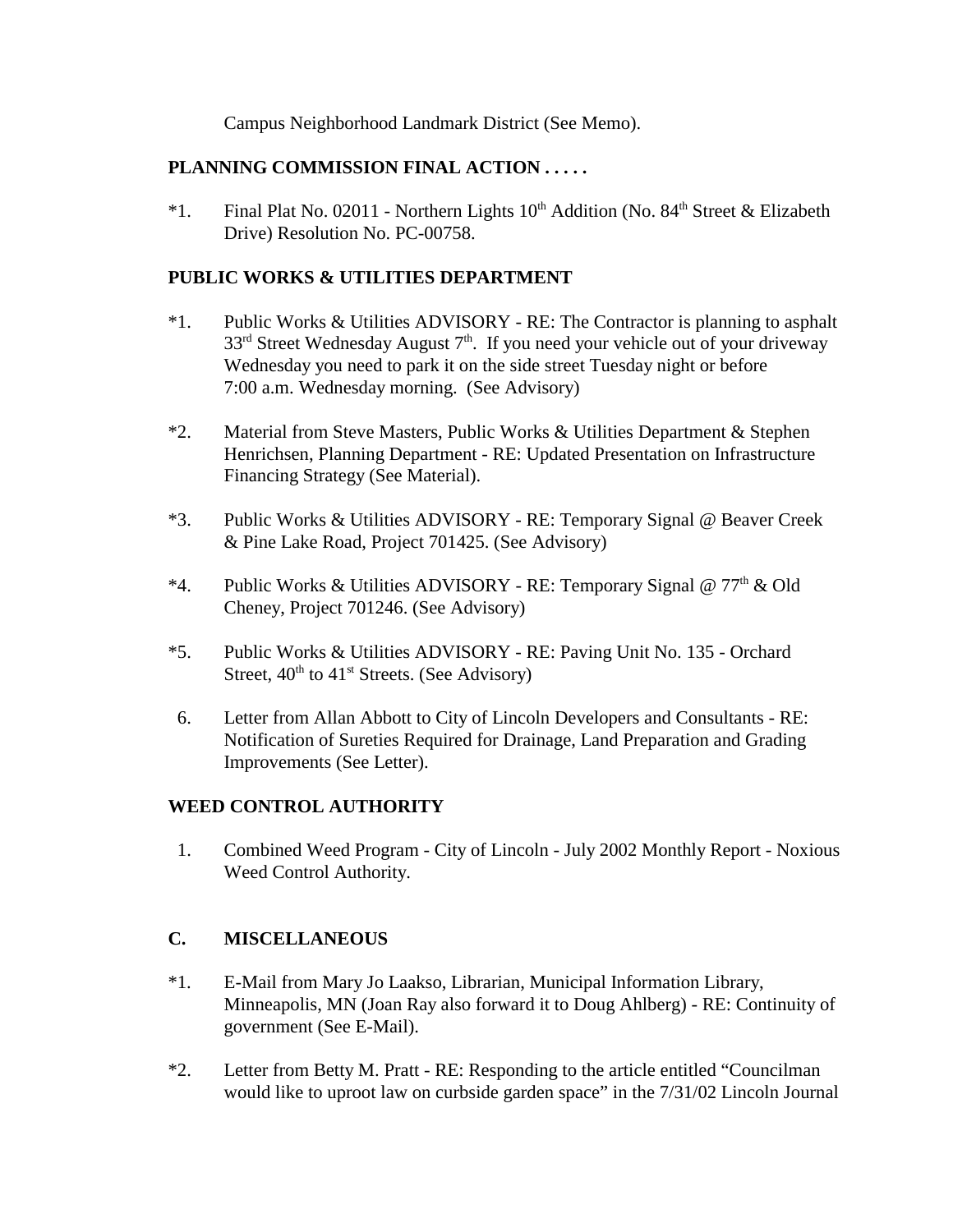Star - (See Letter).

- \*3. Material from Terry L. Bundy, LES RE: Lincoln Electric System Application to Participate as Joint Owner - Regional Coal Generating Station - Council Bluffs #4 "PRB #3366" - Nebraska Power Review Board - June 21, 2002 (Council received this Material on 8/5/02) (Copy of this Material is on file in the City Council Office - Letter, Report & Resolution).
- \*4. Letter from Jim L. Kearney, RG, CEG, Geologic Solutions RE: Jonathan Cook's proposal to change the ordinance on plantings in the street adjacent area between the curb and sidewalk (See Letter).
- \*5. E-Mail from Wallace J. Langdon RE: Congrats on a great way to save tax dollars, Do it some more!!! (See E-Mail).
- \*6. Letter from Mark A. Hunzeker, For the Firm, Pierson, Fitchett, Hunzeker, Blake & Katt - RE: Prairie Village Annexation/Rezoning/Preliminary Plat/CUP (See Letter).
- \*7. Letter from Ed Patterson, As an Individual Citizen of Lincoln RE: Impact Fees (See Letter).
- \*8. E-Mail from Ross Wunderlich RE: The proposed 2002/2003 Budget scheduled for public hearing on August  $12<sup>th</sup>$  - I noticed a couple of things . . . . (See E-Mail).
- \*9. E-Mail from Elyza Richmon Halev RE: The proposed budget (See E-Mail).
- \*10. Letter from Joyce Schmidt RE: Writing to you to express my deep concern that a LIFE Counselor position is targeted for elimination in the Mayor's budget (See Letter).
- 11. Letter from Janet E. Doulas RE: Mayor Wesely's Lincoln Annual Operating Budget (Council received this Letter on 8/12/02, before evening Council Meeting) (See Letter).
- 12. E-Mail from Jill Holmquist RE: I am writing in support of Jonathan Cook's efforts to change the law requiring that only grass be planted curbside (See E-Mail).
- 13. E-Mail from Robert N. Doulas, MS RE: Your vote to retain funding for bus No. 18 and the \$250,000.00 for side walk repair (Council received this E-Mail on 8/12/02, before evening Council Meeting)(See E-Mail).
- 14. E-Mail from Ann M. Sulek RE: Please vote against the proposed East Campus Landmark District (Council received on 8/14/02)(See E-Mail).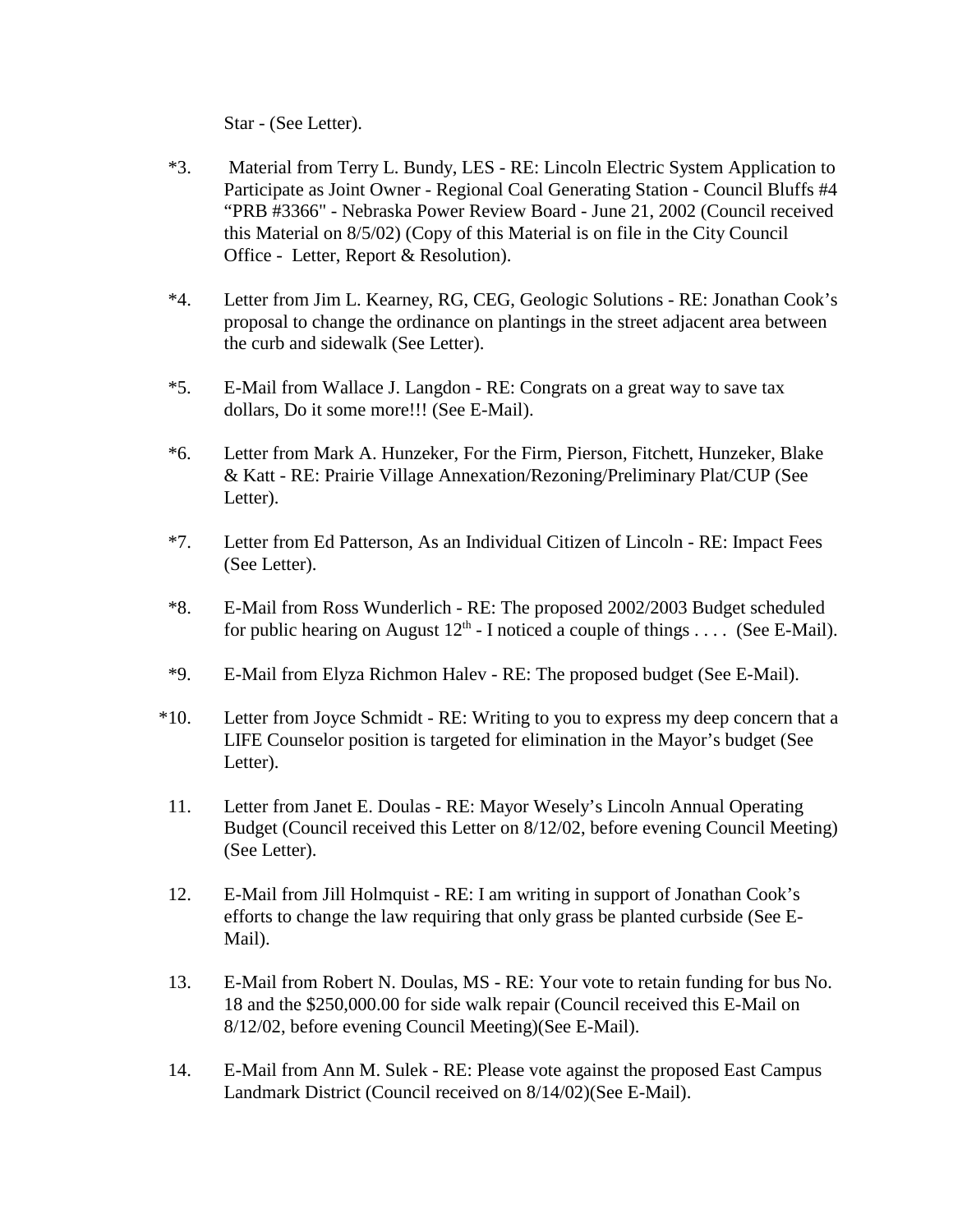- 15. E-Mail from Larry Gawel RE: The Council Meeting last night (8/12/02) Budget cuts - regarding the termination of Larry Group at Parks & Recreation (Council received on 8/14/02, before their 9:00 a.m. meeting) (See E-Mail).
- 16. Letter from Ron Sisel RE: Special Permit #1979 Conditional Opposition (See Letter).
- 17. E-Mail from Dan Showalter RE: Northwest Lincoln (See E-Mail).
- 18. Letter from Dana Fritz RE: The City Budget cuts Larry Group, whose position with Parks & Recreation is scheduled for termination, is a unique and invaluable city employee (Council received on 8/14/02, before their 9:00 a.m. meeting)(See Letter).
- 19. E-Mail from Helen Sulek RE: Opposition to the East Campus neighborhood as a historic landmark (Council received on 8/14/02)(See E-Mail).
- 20. Letters from Edmund Sheridan, President, LPU, Lincoln Police Union RE: The LPU met on August 13 for its regularly scheduled monthly meeting - (Council received on 8/14/02, before their 9:00 a.m. meeting) (See Letters).
- 21. E-Mail from Jan Boucher RE: The sidewalk/parkway issue (See E-Mail).
- 22. Letter from the Lincoln Independent Business Association (LIBA) RE: Impact Fee Resolution - August 8, 2002 – The LIBA Board of Directors unanimously voted to oppose Impact Fees as proposed (See Letter).
- 23. E-Mail from Carol & John Brown RE: The resource officers for the schools (See E-Mail).

# **IV. DIRECTORS**

# **V. CITY COUNCIL MEMBERS**

# **VI. ADJOURNMENT**

# **\*HELD OVER FROM AUGUST 12, 2002.**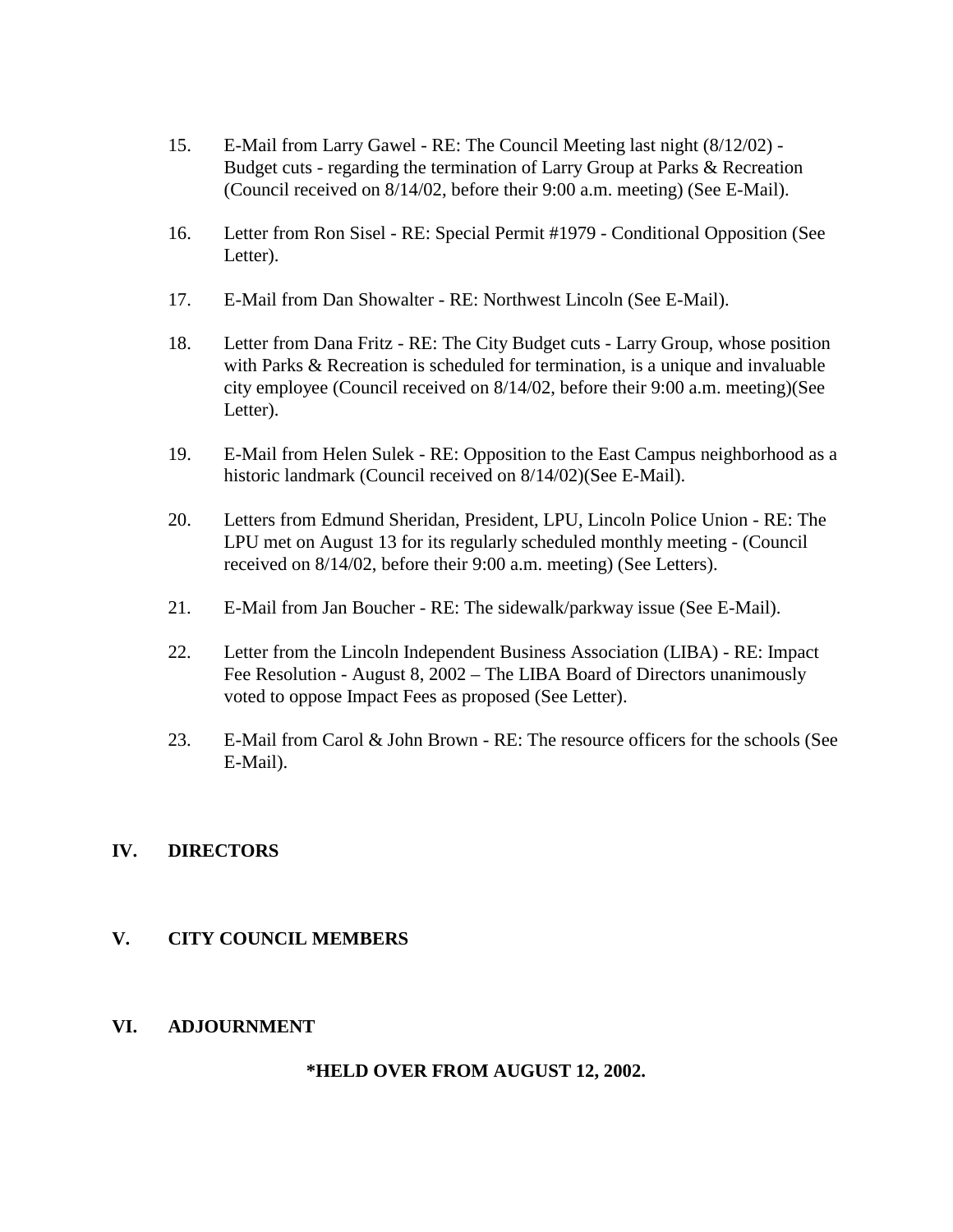da081902/tjg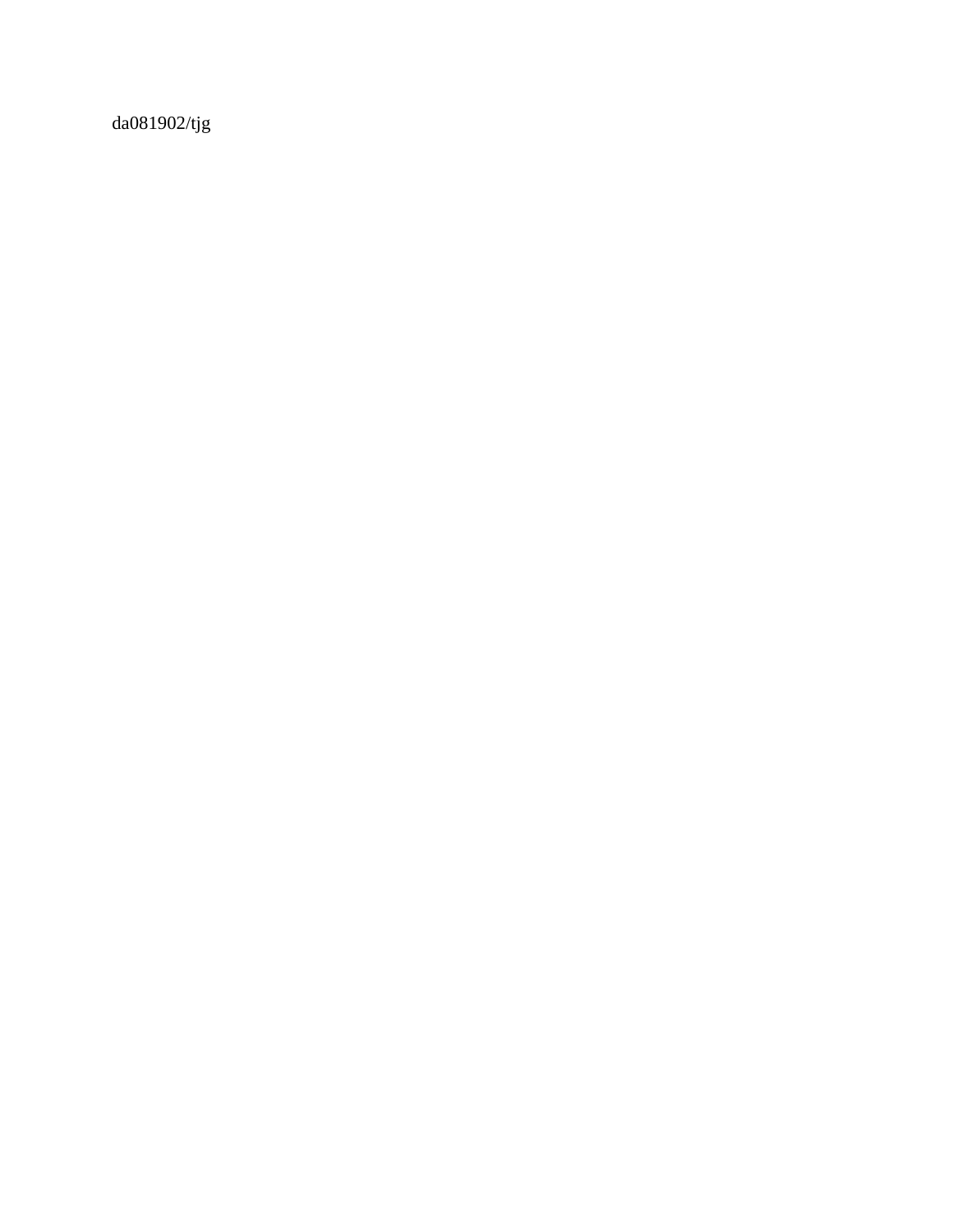# **DIRECTOR'S MEETING MINUTES MONDAY, AUGUST 19, 2002 CONFERENCE ROOM 113**

**Council Members Present:** Jonathan Cook, Chair**;** Jon Camp, Vice-Chair; Coleen Seng, Ken Svoboda, Annette McRoy, Terry Werner, Glenn Friendt.

**Others Present:** Mayor Don Wesely, Mark Bowen, Lin Quenzer, Ann Harrell, Darl Naumann, Kent Morgan, Mayor's Office; City Clerk, Joan Ross; Dana Roper, City Attorney; Directors and Department Heads; Darrell Podany, Aide to Council Members Camp, Friendt, & Svoboda; Tammy Grammer, City Council Staff and Nate Jenkins, Lincoln Journal Star Representative.

#### **I. MAYOR**

Mayor Don Wesely stated to Council that they have a very brief announcement and indicated that Chief Spadt is going to need to leave and he has some good news that he wanted to share with them. Chief Spadt stated to Council that he would like to introduce to them Assistant Chief Richard Furasek and Assistant Chief John Huff that part of the department restructuring and reorganization these two individuals are going to serve as the Assistant Chief's for the Lincoln Fire & Rescue. [Everyone clapped and congratulated them]. Mayor Wesely stated to Council that the reorganization was approved a few weeks ago and of course they have been a long team member of the Fire Department and they do a great job. Mayor Wesely stated that they're really excited about having them and taking on the responsibilities, he welcomed them aboard.

Mayor Don Wesely stated to Council that he also has some good news from Don Herz on the evaluation issue and asked him if he would share it with them. Don Herz stated to Council that they received their final property evaluations and they come in almost exactly on what they had used in their budget, so Steve [Hubka] missed it by only \$2 million. Mr. Herz stated to Council that he actually had \$2 million more in evaluations then they had estimated, but remarkably close, so this means that the numbers they used during the budget process won't be valid. Mr. Cook 'thanked' Mr. Herz. Mayor Wesely stated to Council that they don't have the Sales Tax Revenue numbers yet, but they are waiting for them and they should be getting them, which usually comes in today or tomorrow, so hopefully that will bring them some good news as well.

Mayor Don Wesely stated to Council that next weekend will be a hectic one for this community because they have the State Fair starting on Saturday, they have a little football game, football season is starting on Saturday, there will be a baseball game in the afternoon prior to the football game, they have school starting on Monday and the University of Nebraska starts on Monday as well. Mayor Wesely commented that they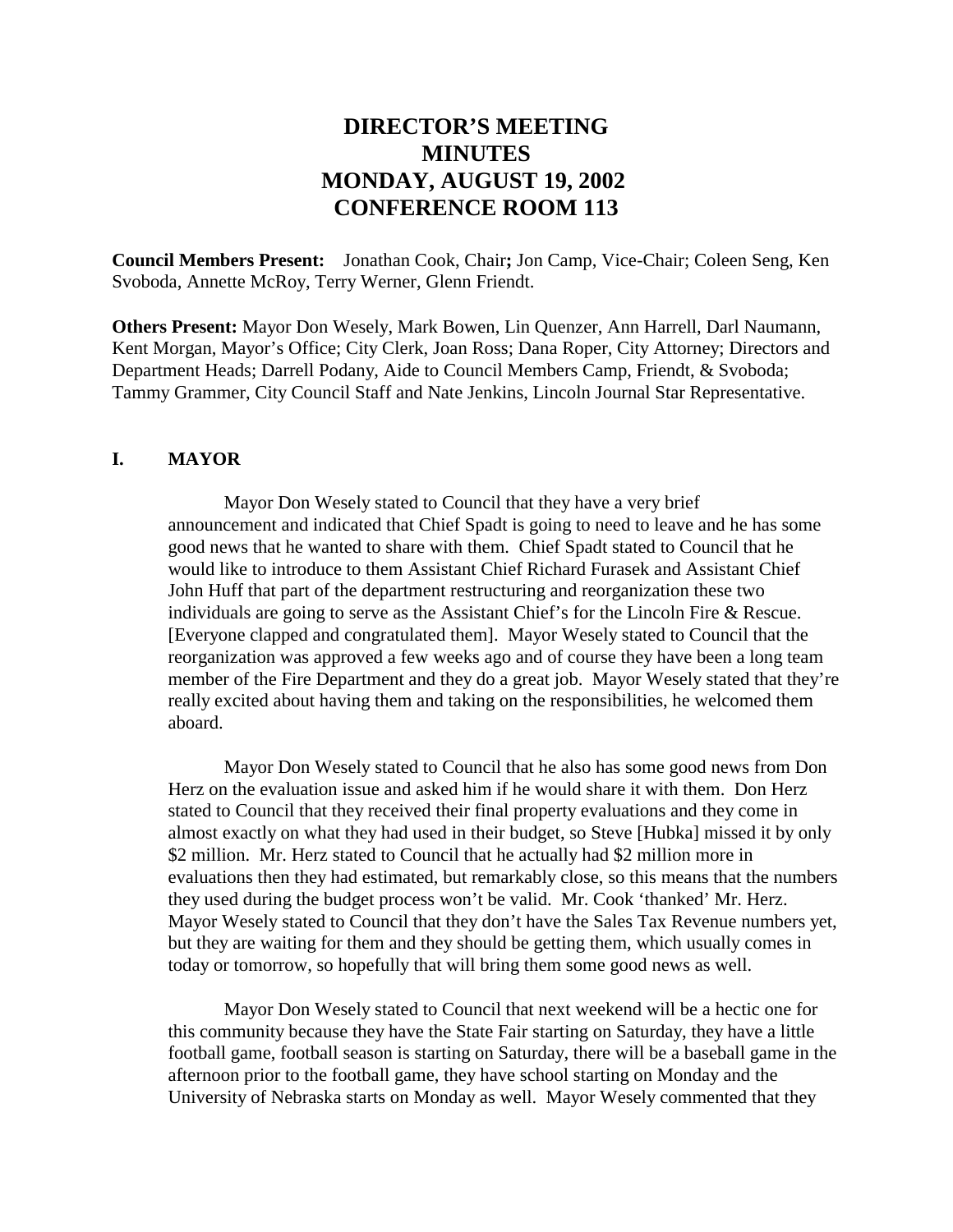have gotten through it before, but it will be kind of active this weekend coming up.

Ms. McRoy stated to Mayor Wesely on that note in regards to  $17<sup>th</sup>$  Street by the dorms are they going to block it off in light of everything going on this weekend because that gets really hectic with people trying to move in and then with all the traffic. Ms. McRoy stated that she read somewhere that they wasn't going to close the streets for loading. Chief Casady stated to Ms. McRoy that they have it handled, they are going to have it close sometimes during it's off peak hours and then when they need to they will have it opened back up.

- \*1. NEWS RELEASE RE: Campaign Promotes Better Infant Health Through Breastfeeding - Awards presented to those already setting example. — NO COMMENTS
- \*2. NEWS RELEASE RE: Mayor Announces Plans For "Patriot Day Lincoln Remembers". — NO COMMENTS
- 3. NEWS RELEASE RE: Mayor Discusses Bond Issue For Sidewalks And Trails. — NO COMMENTS

## **II. CITY CLERK**

City Clerk Joan Ross stated to Council that on their Agenda for today, she just wants to confirm how she should call some of the Public Hearing items.

City Clerk Joan Ross stated to Council that in regards to Items 6 & 7 [Reappointing Patricia Taft to the Cable Advisory Board for a three-year term expiring July 1, 2005; & Appointing Herb Friedman and Donna Behlen to the Cable Advisory Board for three-year terms expiring July 1, 2005] she would like to call these two items together and asked if that would be okay with them. Mr. Cook stated to City Clerk Joan Ross 'yes'.

City Clerk Joan Ross stated to Council that in regards to Items 18 & 19 [Directing submittal to the voters of a proposed general obligation bond issue in the principal amount of not to exceed \$4,000,000.00 to be allocated for repairs, renovation, and improvements to certain existing pedestrian, bicycle and other non-motor vehicle sidewalks, paths, and trails within the City of Lincoln; & Directing submittal to the voters of a proposed general obligation bond issue in the principal amount of not to exceed \$8,000,000.00 to be used for two fire stations, modification and repair of existing fire stations, and purchase of equipment] she would like to call these two items together and asked if that would be okay with them. Mr. Cook stated to City Clerk Joan Ross 'no' that these two items are separate. City Clerk Joan Ross stated to Mr. Cook okay and indicated that she will call these two items separate.

City Clerk Joan Ross stated to Council that in regards to Items 20, 21 & 22 [Appointing Glenn Friendt to the Community Development Task Force for a one-year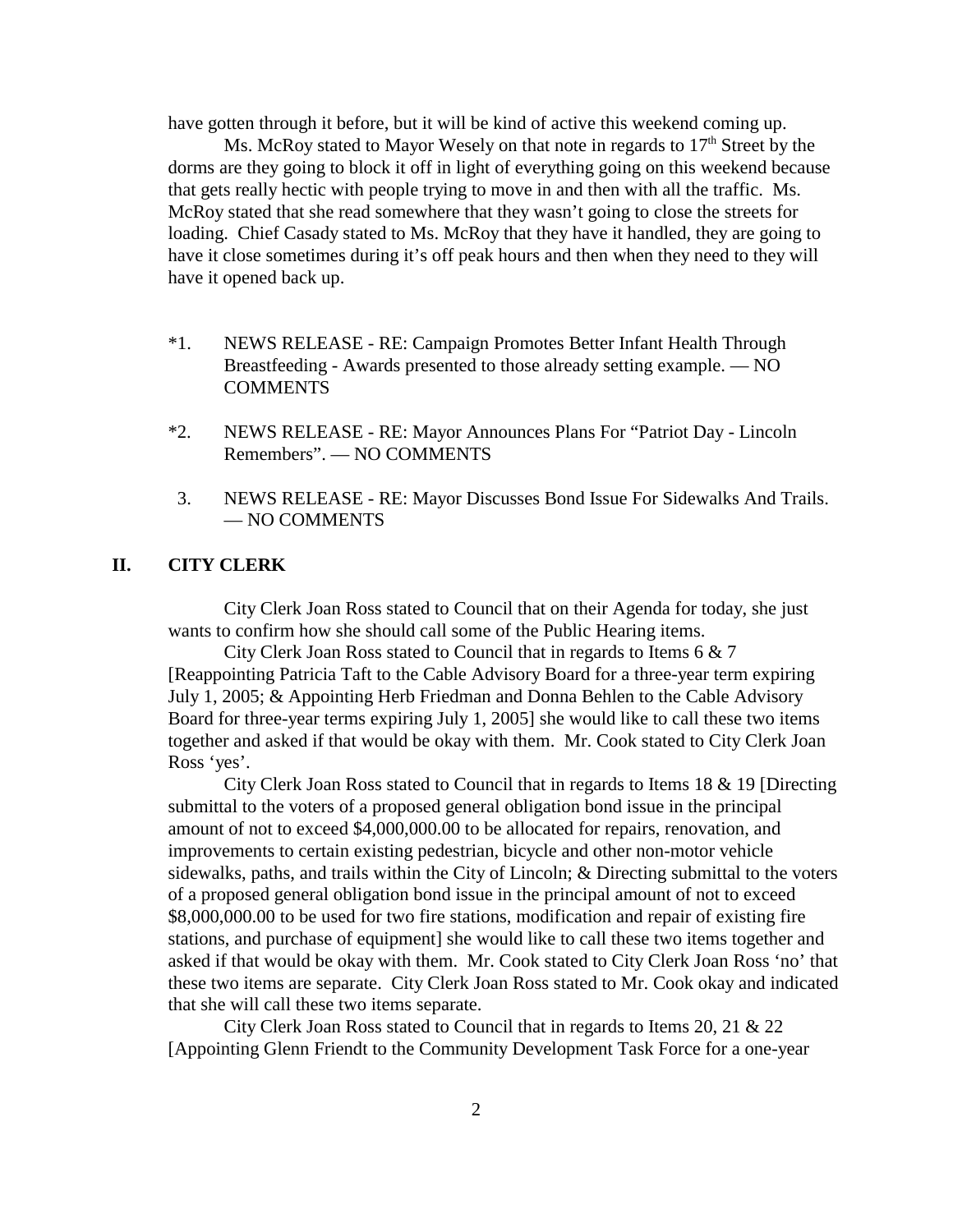term expiring August 31, 2003; Reappointing Jonathan Cook, Glenn Friendt, and Coleen Seng to the Railroad Transportation Safety District for one-year terms expiring August 31, 2003; and Reappointing Annette McRoy to the Joint Budget Committee for a twoyear term expiring August 31, 2004] she can call these items separate or together and asked them what they would like to do. Mr. Cook stated to City Clerk Joan Ross that since these three items all involve Council Members to go ahead and call these items together. City Clerk Joan Ross stated to Mr. Cook okay.

City Clerk Joan Ross stated to Council that in regards to Items 36 & 37 [Application of Pho-Suha Inc. dba "Pho-Suha" for a Class J liquor license at 1819 "O" Street; and Manager application of Irfan Osmanovic for Pho-Suha Inc. dba "Pho-Suha" at 1819 "O" Street] that he brought in money orders to pay for all of it, so it is guaranteed and so now it will be up for action. Mr. Werner asked Chief Casady whether he knows if the Police Department would recommend approval now and asked him if he's familiar with it. Chief Casady stated to Mr. Werner that he's really not. Mr. Werner stated to Chief Casady okay. City Clerk Joan Ross stated to Council that if they recall last time in question that if he made good on the past amount that he had no objections to it. Mr. Cook stated to City Clerk Joan Ross that they'll discuss it later.

City Clerk Joan Ross stated to Council that in regards to Item 53 [Approving the appointments of Steve Kiene, Terry Werner, Mary Arth, Helen Boosalis, Tom Boatman, and Gil Lundstrom to the LES Utility Billing Check-Off Program Committee for one-year terms from September 1, 2002 through August 31, 2003] they will have a substitute Resolution for it. City Clerk Joan Ross stated to Council that apparently they will need to make an Appointment just for Terry Werner on this item and stated that maybe Dana [Roper] can explain it further. Mr. Cook stated that he thinks it is somebody else's job to do the other Appointments either the LES Board or the Mayor.

Mr. Cook stated to City Clerk Joan Ross that in regards to Items 2 & 3 [Change of Zone 3368 - Application of Pioneer Woods, L.L.C. for a change of zone from R-3 Residential to O-3 Office Park on property generally located at the northeast corner of S. 70<sup>th</sup> Street and Pioneers Blvd.; and Change of Zone 3369- Application of Ridge Development Company and Southview Inc. for a change of zone from AG Agricultural to R-4 Residential on property generally located northwest of the intersection of South 27<sup>th</sup> Street and Yankee Hill Road] both of these items are connected to other items. Mr. Cook stated that Item 2 is connected to 02R-170, which is Item 13 [Use Permit No. 144 - Application of Pioneer Woods, L.L.C. ] and Item 3 is connected to 02R-169, which is Item 12 [Special Permit 1978 - Application of Ridge Development Company and Southview, Inc.] so they probably should call the items together. City Clerk Joan Ross stated to Mr. Cook 'yes', she will and 'thanked' him.

Ms. Seng stated that she saw that the paperwork came through for the last piece on the Champoux's effort out on Adams and she asked the Planning Department about it. Ray Hill stated to Ms. Seng that he thinks the Public Works Department could probably answer because it is part of the annexation agreement. Nicole Fleck-Tooze stated to Ms. Seng that if she's talking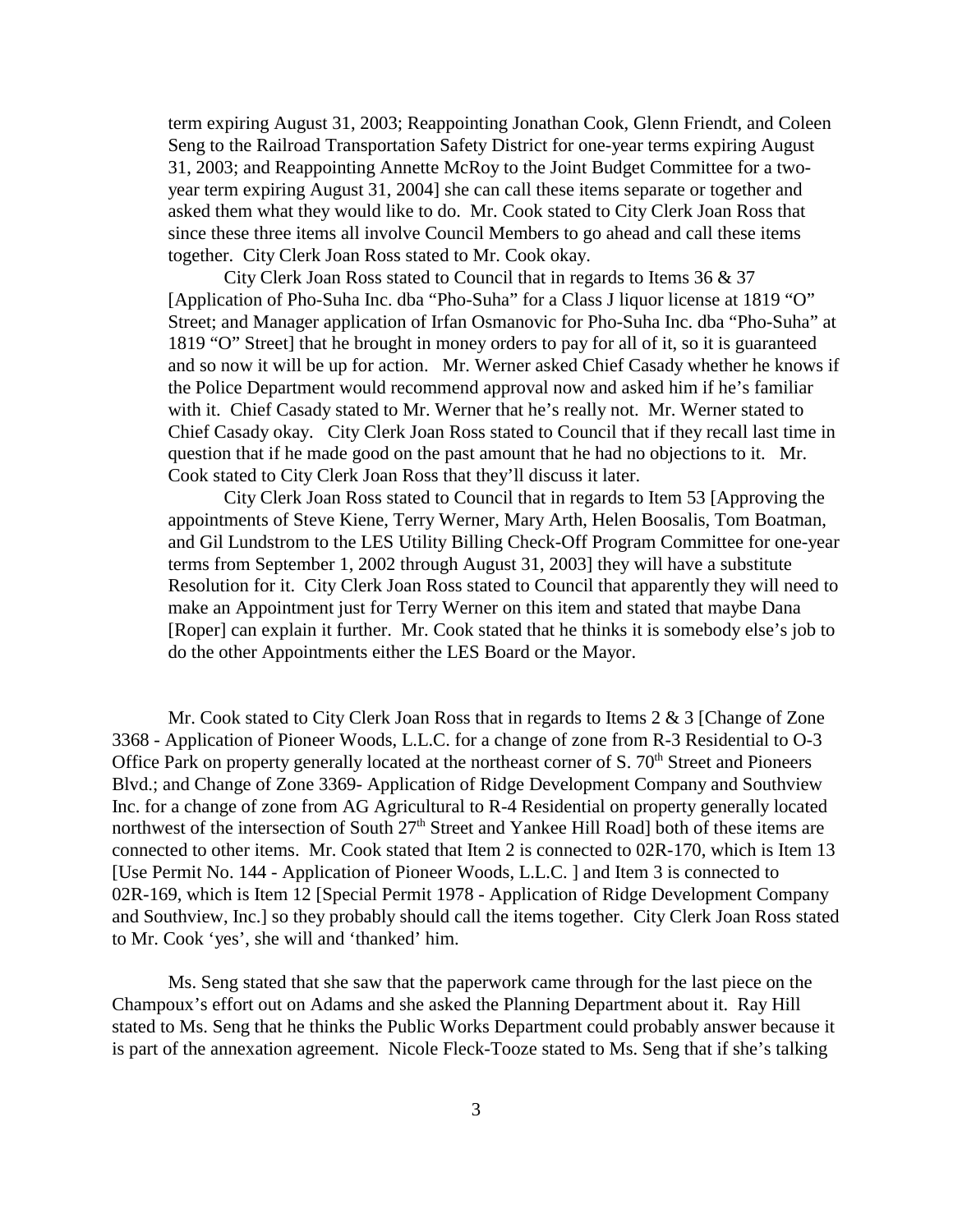about the memorandum from her on the Director's Addendum that's just trying to make sure that they have all the facts related to the time period for the project as well as their basis for asking the developer to pay all costs associated with Leighton Avenue as a collector street. Ms. Tooze asked Council if they have any questions on it. Ms. Tooze went over the memo with Council regarding the Prairie Village Annexation & Zoning Agreement. [Copy of this memo is on file in the City Council Office] Mr. Cook stated that they will read over the memo and then they may have more questions at the Council Meeting.

## **III. CORRESPONDENCE**

## **A. COUNCIL REQUESTS**

## **ANNETTE McROY**

1. Response from Steven Huggenberger, Law Department to Doug Mahoney regarding RFI#118 received on 8/12/02 - RE: Are there any plans to improve the cable television options in the City? — NO COMMENTS

## **TERRY WERNER**

1. OUTSTANDING Request to **Lynn Johnson, Parks & Recreation Director** - RE: Bike Path (RFI#60 - 5/22/02). — NO COMMENTS

## **COLEEN SENG**

- 1. OUTSTANDING Request to Police Department RE: Neighborhood Watch (RFI#904 - 7/15/02). — **1.) SEE RESPONSE FROM SGT. SIEFKES, POLICE DEPARTMENT RECEIVED ON RFI#904 - 8/09/02**. — NO COMMENTS
- 2. OUTSTANDING Request to Public Works & Utilities Department, Allan Abbott/Roger Figard/Wayne Teten - RE: Trail connections to the new Northeast Community Park (RFI#906 - 7/16/02). - **1.) SEE RESPONSE FROM KAREN SIECKMEYER, PUBLIC WORKS & UTILITIES DEPARTMENT RECEIVED ON RFI#906-7/17/02 - THIS REQUEST WAS FORWARDED TO LYNN JOHNSON, PARKS & REC. DIRECTOR ON RFI#906 -7/18/02. —** NO COMMENTS
- 3. Request to Public Works & Utilities Department, Sidewalks RE: The sidewalk at 4927 Leighton (RFI#907 - 8/13/02). — NO COMMENTS

## **JONATHAN COOK**

1. OUTSTANDING Request to **Dana Roper, City Law Department** - RE: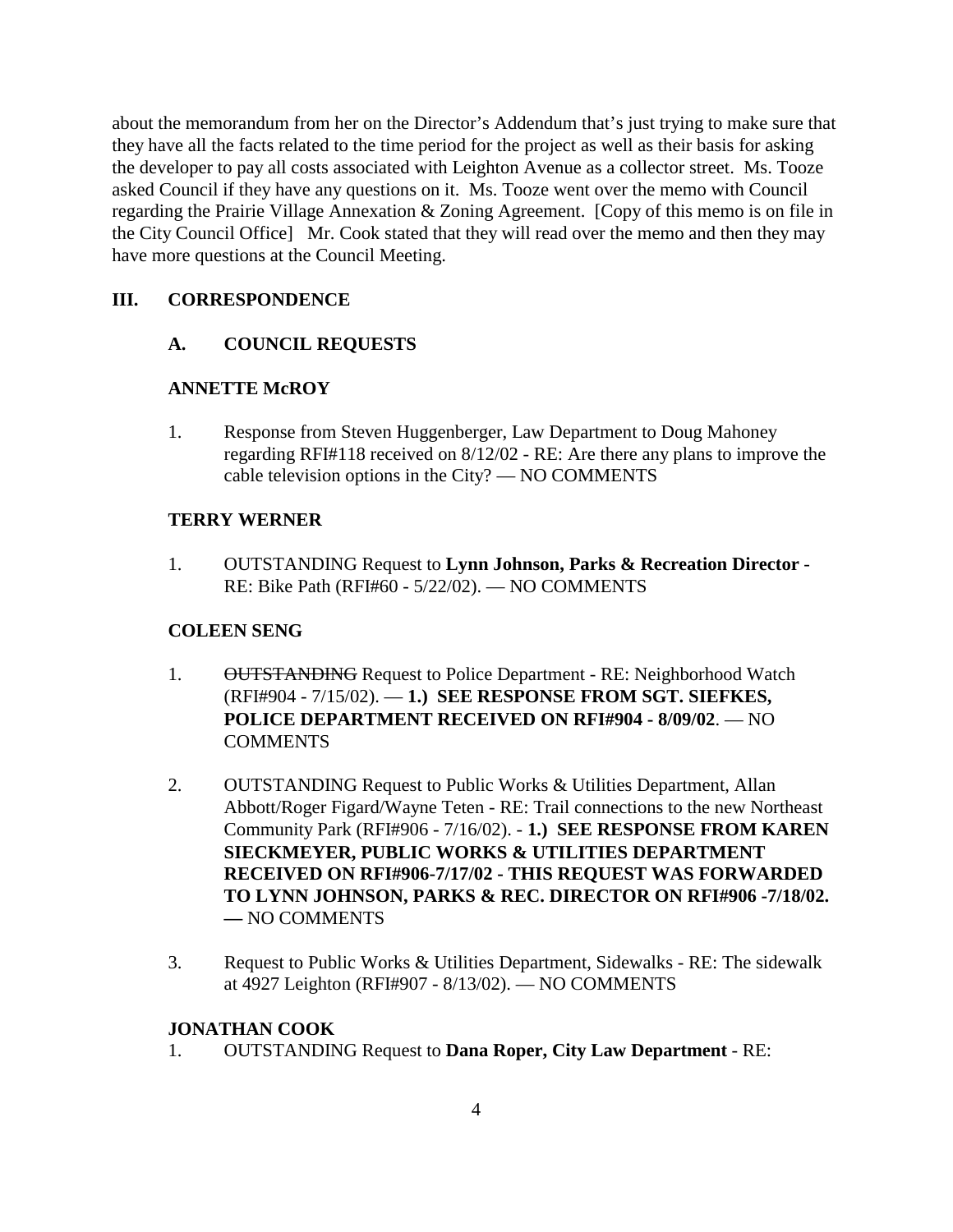Sidewalk out to curb (RFI#75 - 7/8/02). — NO COMMENTS

#### **JON CAMP**

1. Request to Fire Chief Spadt - RE: Ambulance Enterprise Fund (RFI#77 - 8/08/02). — [Mr. Camp's comments inaudible].

#### **B. DIRECTORS AND DEPARTMENT HEADS**

#### **CITIZEN INFORMATION CENTER**

\*1. Memo from Diane Gonzolas - RE: Budget inserts. — NOTED WITHOUT **COMMENTS** 

#### **FINANCE**

1. Memo & Material from Don Herz - RE: LPED Review. — Mr. Cook stated that this is something that they might talk about at the "Noon" Meeting today on whether they want a Pre-Council Meeting to discuss this issue further.

#### **FINANCE/CITY TREASURER**

 1. Material from Don Herz, Finance Director & Joel L. Wittrock, Asst. City Treasurer - RE: Resolution & Finance Department Treasurer Of Lincoln, Nebraska - Investments Purchased August 5 thru August 9, 2002. — NOTED WITHOUT COMMENTS

#### **HUMAN SERVICES**

 1. Material from Kit Boesch - RE: Recommendations Round 17 - Keno Human Service Prevention Fund. — Mr. Cook asked when do they act on the Human Services recommendations. Dana Roper stated to Mr. Cook that it will be on for 1<sup>st</sup> Reading in a week. City Clerk Joan Ross stated to Mr. Cook 'yes' on August  $26<sup>th</sup>$ . Mr. Cook 'thanked' both of them.

#### **LIBRARY**

 1. Information from Carol J. Connor - RE: Appointment to Library Board **(Note:**  This issue is also listed on the "Noon" Agenda for August 19<sup>th</sup> under "III. **Appointments/Reappointments"). —** Mr. Cook stated that they will be talking about this issue right after the Director's Meeting today.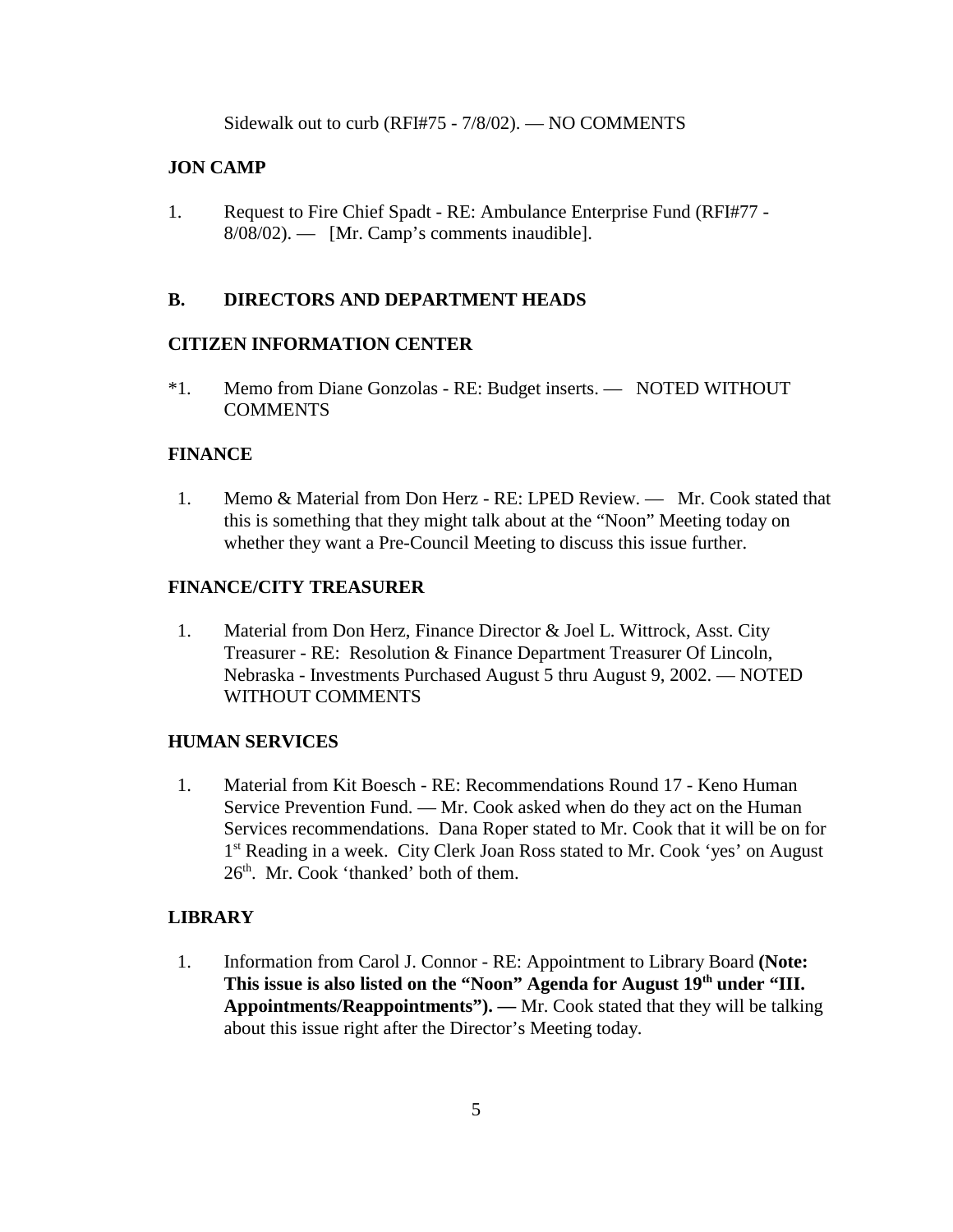## **PLANNING**

 1. Memo from Jean Walker - RE: Change of Zone No. 74HP, Bill No. 02-131 - East Campus Neighborhood Landmark District. — Mr. Cook noted that this is on the Agenda for Public Hearing next week.

#### **PLANNING COMMISSION FINAL ACTION . . . . .**

\*1. Final Plat No. 02011 - Northern Lights  $10<sup>th</sup>$  Addition (No. 84<sup>th</sup> Street & Elizabeth Drive) Resolution No. PC-00758. — NOTED WITHOUT COMMENTS

## **PUBLIC WORKS & UTILITIES DEPARTMENT**

- \*1. Public Works & Utilities ADVISORY RE: The Contractor is planning to asphalt  $33<sup>rd</sup>$  Street Wednesday August  $7<sup>th</sup>$ . If you need your vehicle out of your driveway Wednesday you need to park it on the side street Tuesday night or before 7:00 a.m. Wednesday morning. — NOTED WITHOUT COMMENTS
- \*2. Material from Steve Masters, Public Works & Utilities Department & Stephen Henrichsen, Planning Department - RE: Updated Presentation on Infrastructure Financing Strategy. — NOTED WITHOUT COMMENTS
- \*3. Public Works & Utilities ADVISORY RE: Temporary Signal @ Beaver Creek & Pine Lake Road, Project 701425. — NOTED WITHOUT COMMENTS
- \*4. Public Works & Utilities ADVISORY RE: Temporary Signal  $@ 77<sup>th</sup>$  & Old Cheney, Project 701246. — NOTED WITHOUT COMMENTS
- \*5. Public Works & Utilities ADVISORY RE: Paving Unit No. 135 Orchard Street,  $40<sup>th</sup>$  to  $41<sup>st</sup>$  Streets. — NOTED WITHOUT COMMENTS
- 6. Letter from Allan Abbott to City of Lincoln Developers and Consultants RE: Notification of Sureties Required for Drainage, Land Preparation and Grading Improvements. — NOTED WITHOUT COMMENTS

#### **WEED CONTROL AUTHORITY**

 1. Combined Weed Program - City of Lincoln - July 2002 Monthly Report - Noxious Weed Control Authority. — NOTED WITHOUT COMMENTS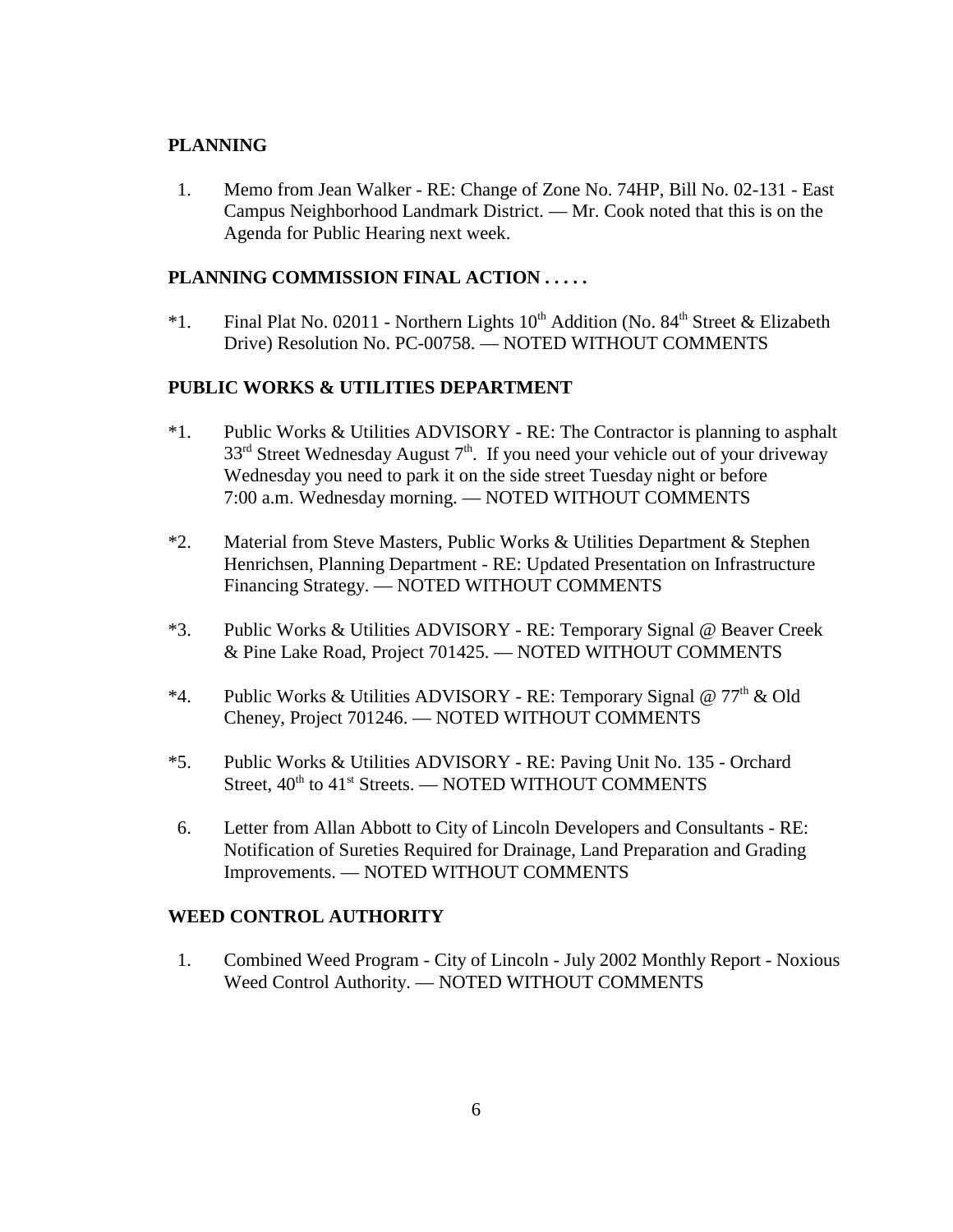## **C. MISCELLANEOUS**

Mr. Cook stated that most of these items relate to the budget or some other things that they have been discussing like sidewalk space.

- \*1. E-Mail from Mary Jo Laakso, Librarian, Municipal Information Library, Minneapolis, MN (Joan Ray also forward it to Doug Ahlberg) - RE: Continuity of government. — NO COMMENTS
- \*2. Letter from Betty M. Pratt RE: Responding to the article entitled "Councilman would like to uproot law on curbside garden space" in the 7/31/02 Lincoln Journal Star. — NO COMMENTS
- \*3. Material from Terry L. Bundy, LES RE: Lincoln Electric System Application to Participate as Joint Owner - Regional Coal Generating Station - Council Bluffs #4 "PRB #3366" - Nebraska Power Review Board - June 21, 2002 (Council received this Material on 8/5/02) (Copy of this Material is on file in the City Council Office - Letter, Report & Resolution). — Mr. Cook noted that this item is on the Agenda today for Public Hearing.
- \*4. Letter from Jim L. Kearney, RG, CEG, Geologic Solutions RE: Jonathan Cook's proposal to change the ordinance on plantings in the street adjacent area between the curb and sidewalk. — NO COMMENTS
- \*5. E-Mail from Wallace J. Langdon RE: Congrats on a great way to save tax dollars, Do it some more!!! — NO COMMENTS
- \*6. Letter from Mark A. Hunzeker, For the Firm, Pierson, Fitchett, Hunzeker, Blake & Katt - RE: Prairie Village Annexation/Rezoning/Preliminary Plat/CUP. — NO **COMMENTS**
- \*7. Letter from Ed Patterson, As an Individual Citizen of Lincoln RE: Impact Fees. — NO COMMENTS
- \*8. E-Mail from Ross Wunderlich RE: The proposed 2002/2003 Budget scheduled for public hearing on August  $12^{th}$  - I noticed a couple of things . . . . (See E-Mail). — NO COMMENTS
- \*9. E-Mail from Elyza Richmon Halev RE: The proposed budget. NO **COMMENTS**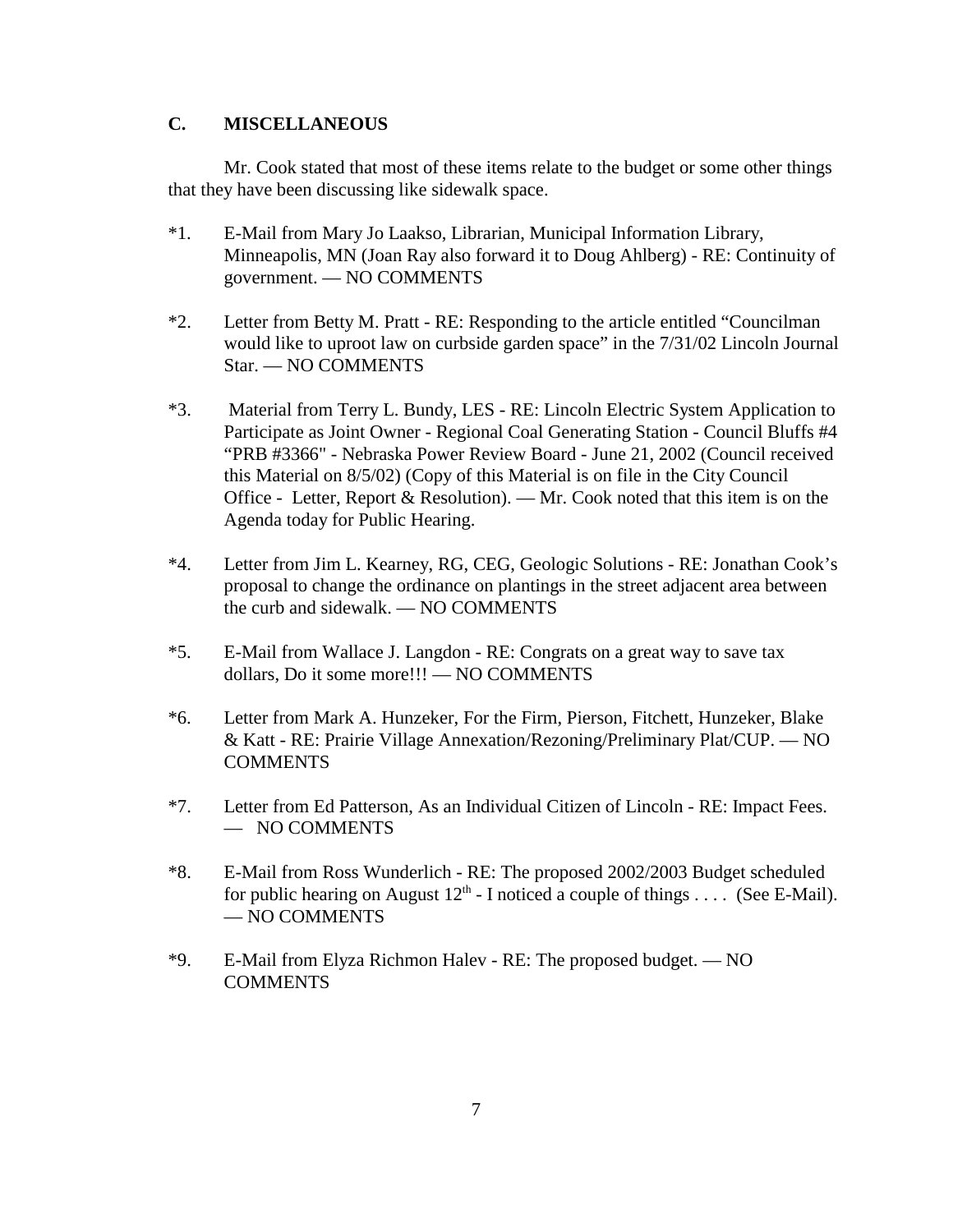- \*10. Letter from Joyce Schmidt RE: Writing to you to express my deep concern that a LIFE Counselor position is targeted for elimination in the Mayor's budget. — NO **COMMENTS**
- 11. Letter from Janet E. Doulas RE: Mayor Wesely's Lincoln Annual Operating Budget (Council received this Letter on 8/12/02, before evening Council Meeting). — NO COMMENTS
- 12. E-Mail from Jill Holmquist RE: I am writing in support of Jonathan Cook's efforts to change the law requiring that only grass be planted curbside. — NO **COMMENTS**
- 13. E-Mail from Robert N. Doulas, MS RE: Your vote to retain funding for bus No. 18 and the \$250,000.00 for side walk repair (Council received this E-Mail on 8/12/02, before evening Council Meeting). — NO COMMENTS
- 14. E-Mail from Ann M. Sulek RE: Please vote against the proposed East Campus Landmark District (Council received on 8/14/02). — NO COMMENTS
- 15. E-Mail from Larry Gawel RE: The Council Meeting last night (8/12/02) Budget cuts - regarding the termination of Larry Group at Parks & Recreation (Council received on 8/14/02, before their 9:00 a.m. meeting). — NO **COMMENTS**
- 16. Letter from Ron Sisel RE: Special Permit #1979 Conditional Opposition. NO COMMENTS
- 17. E-Mail from Dan Showalter RE: Northwest Lincoln. NO COMMENTS
- 18. Letter from Dana Fritz RE: The City Budget cuts Larry Group, whose position with Parks & Recreation is scheduled for termination, is a unique and invaluable city employee (Council received on 8/14/02, before their 9:00 a.m. meeting). — NO COMMENTS
- 19. E-Mail from Helen Sulek RE: Opposition to the East Campus neighborhood as a historic landmark (Council received on 8/14/02). — NO COMMENTS
- 20. Letters from Edmund Sheridan, President, LPU, Lincoln Police Union RE: The LPU met on August 13 for its regularly scheduled monthly meeting - (Council received on 8/14/02, before their 9:00 a.m. meeting). — NO COMMENTS
- 21. E-Mail from Jan Boucher RE: The sidewalk/parkway issue. NO COMMENTS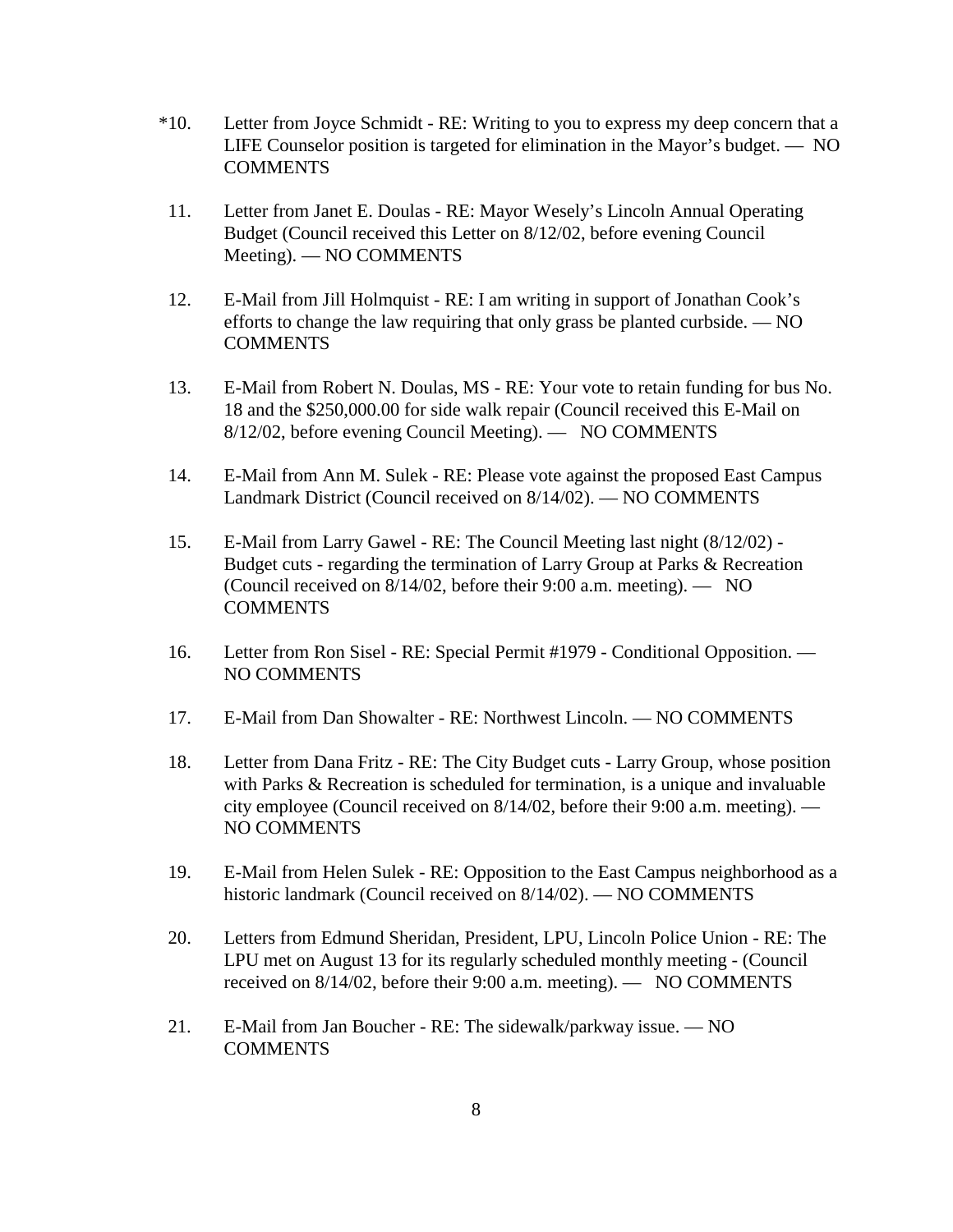- 22. Letter from the Lincoln Independent Business Association (LIBA) RE: Impact Fee Resolution - August 8, 2002 – The LIBA Board of Directors unanimously voted to oppose Impact Fees as proposed. — NO COMMENTS
- 23. E-Mail from Carol & John Brown RE: The resource officers for the schools. NO COMMENTS

# **ADDENDUM (For August 19th)**

- **I. MAYOR NONE**
- **II. CITY CLERK NONE**
- **III. CORRESPONDENCE**
	- **A. COUNCIL REQUESTS NONE**

## **B. DIRECTORS AND DEPARTMENT HEADS**

#### **HEALTH DEPARTMENT**

1. Information from Bruce Dart - RE: Hepatitis A – New Immunization Fee – Animal Bites - Physician Advisory Available By E-Mail. — NOTED WITHOUT **COMMENTS** 

#### **PUBLIC WORKS & UTILITIES DEPARTMENT**

- 1. Memo from Nicole Fleck-Tooze RE: Item No. 02R-154 Prairie Village Annexation & Zoning Agreement. — Mr. Cook stated that they already discussed this issue earlier. (See that discussion)
- 2. Public Works & Utilities Advisory RE: Storm Sewer Bond Project 701316 Cotner and Orchard to 70<sup>th</sup> and Aylesworth - Public Informational Open House on Tuesday, August 27, 2002 from 6:30 p.m. to 8:00 p.m. - at Meadow Lane Elementary, School Auditorium, 7200 Vine Street. — NOTED WITHOUT **COMMENTS**

## **C. MISCELLANEOUS**

1. Faxed Letter from Tabitha Health Care Services Case Management Staff - RE: The possibility of eliminating some of the positions related to the work done by the LIFE Office and the LIFE Counselors. — NOTED WITHOUT COMMENTS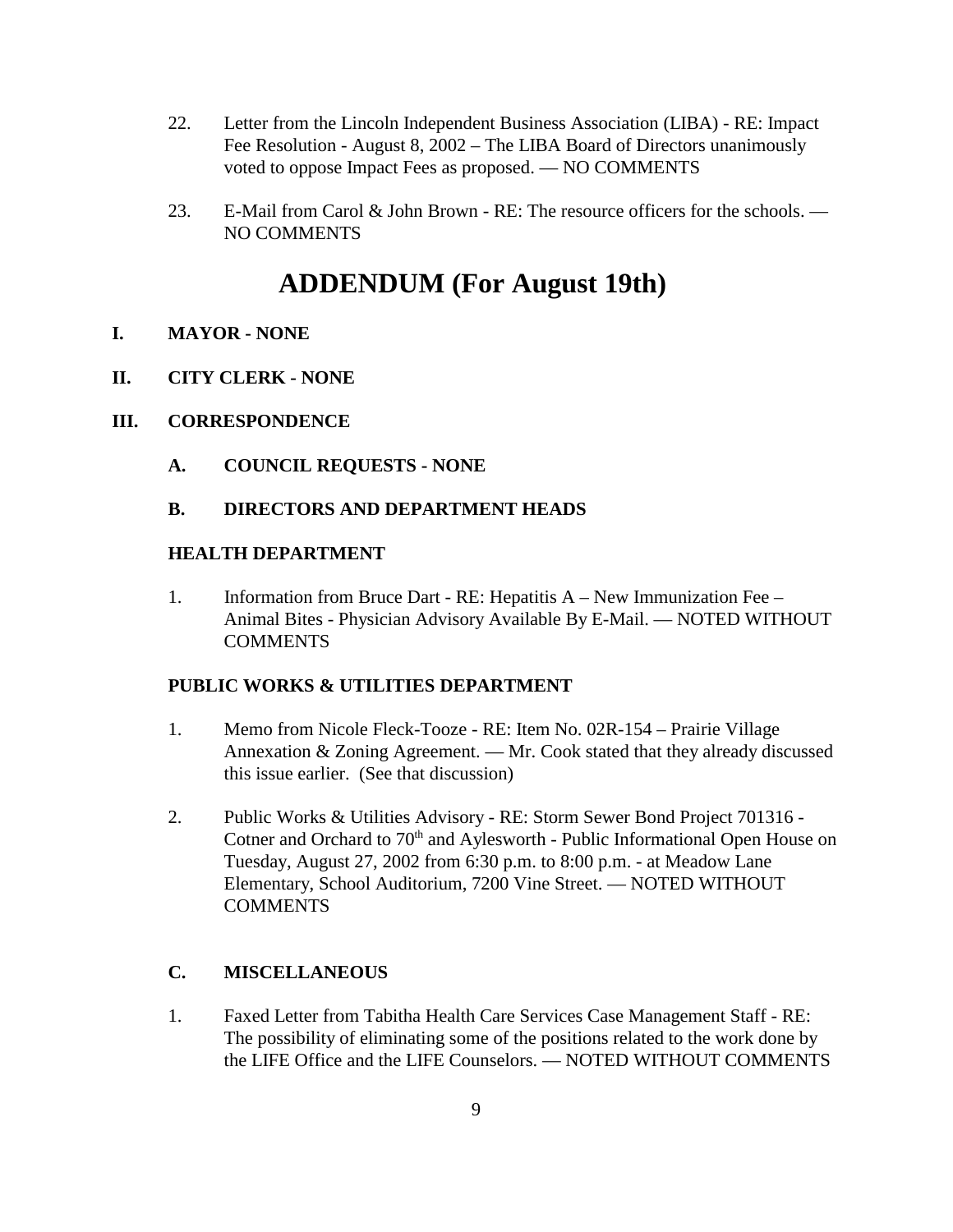2. Letter from Ben Goble - RE: "Thank you" for restoring the funding for the School Resource Officers. — NOTED WITHOUT COMMENTS

#### **IV. DIRECTORS - NO COMMENTS**

#### **V. CITY COUNCIL MEMBERS**

#### **TERRY WERNER - NO COMMENTS**

#### **COLEEN SENG**

Ms. Seng stated that she is sending a RFI (Request For Information) through in regards to some items that are placed out on the public right-of-way in Bethany and the owner of the business who's not the owner of the property finally got the letter from her landlord recently, so she called her right away. Ms. Seng stated that this is an Antique Shop that has a spotted cow out in front and then two other things and she thinks Building & Safety has probably been out there because in talking with her and her receiving a letter. Ms. Seng stated that the more she thought about it that this is probably not so far fetched from our river rock issue. So, she was hoping that may be the Building & Safety Department could hold off on this deadline date for the owner of this business and indicated that she would like to request that they have a Pre-Council Meeting as soon as they can in regards to what they are going to do out in the terrace area. Mayor Wesely stated to Ms. Seng 'certainly'. Ms. Seng stated that it just keeps getting more and more complicated and she thinks that they should probably do everything the same and commented that it seems to her that this is some what related to river rock or shrubbery plantings in the terrace area. So, she is sending this RFI through and commented but if there's anyway the Building & Safety Department could give this women a little bit longer. Ms. Seng noted that the business is called "Bittersweet Antiques" at  $66<sup>th</sup>$  & N. Cotner. Discussion continued with Council, Allan Abbott and Mike Merwick on this issue. After discussion, Ms. Seng stated that she really thinks that they need to have a Pre-Council Meeting on it. Mayor Wesely stated to Ms. Seng okay. Mike Merwick stated to Ms. Seng that they will get together with Public Works and the Planning Department to discuss it and then they'll get back with her. Mr. Cook stated that most of the changes that he's working on deals primarily with residential areas, but he knows that there are some commercial areas especially the older ones. Mr. Cook commented that he knows the Urban Development Department has done projects where they put things out there and so they need to discuss how this might work together.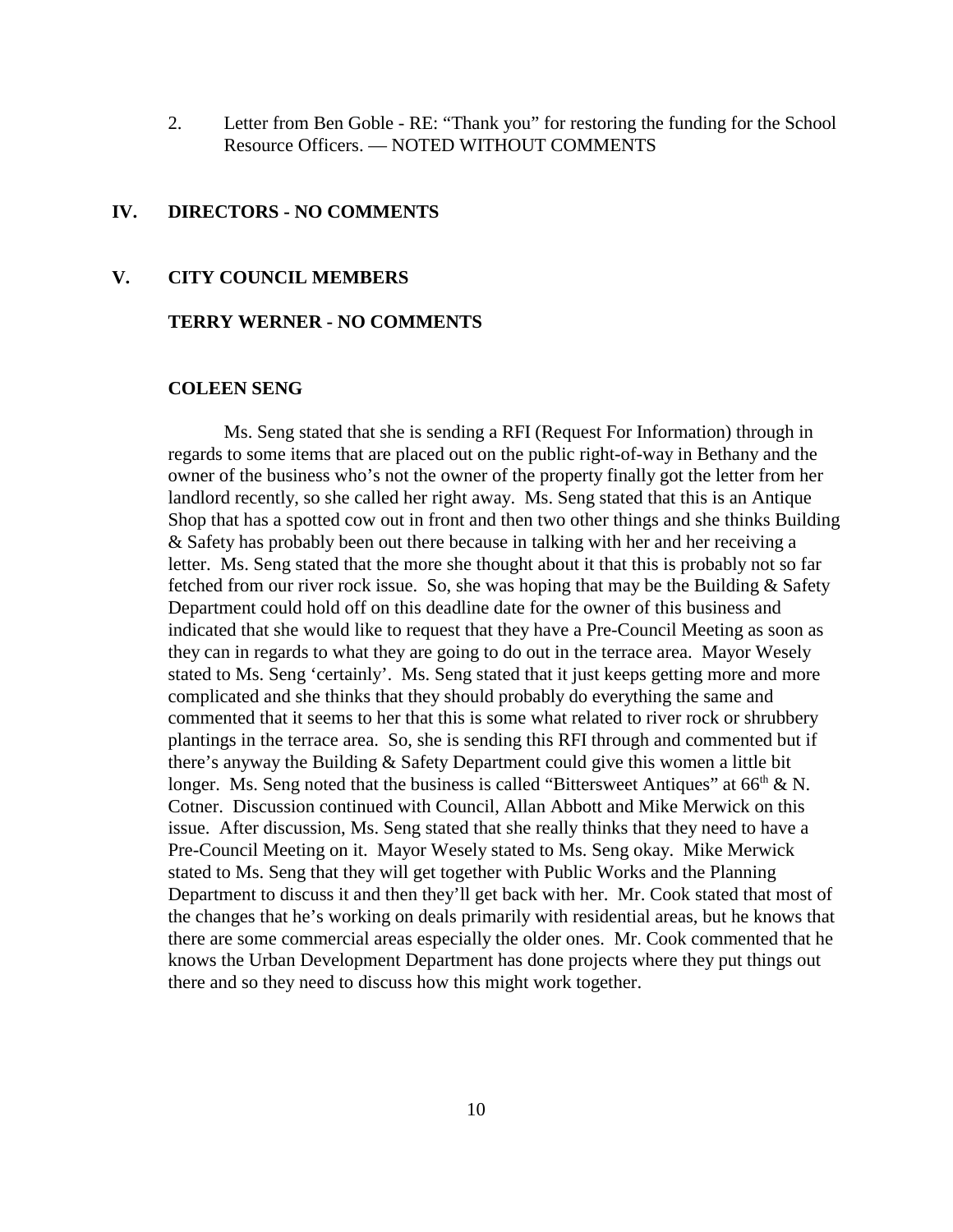#### **GLENN FRIENDT**

Mr. Friendt stated to Mayor Wesely that this is really a follow up question to the Pre-Council Meeting this morning regarding the Trails and Sidewalks Maintenance. Mr. Friendt asked Mayor Wesely why are they using this approach to take are of this and asked if they are going to increase the property tax and the levy to pay for these bonds. Mayor Wesely stated to Mr. Friendt that he thinks on the sidewalks they already put in \$250,000 a year, they have a \$4 million bond [inaudible], so that's a differential of \$150,000, which he thinks in that case it is more in the budget, hopefully. Mayor Wesely stated to Mr. Friendt so he doesn't think that would actually end up increasing property tax rates. Mayor Wesely stated to Mr. Friendt that the fire bond is a bigger number and then the stacking of it, so there they would see some property tax adjustments to uncover it. Mr. Friendt stated to Mayor Wesely that for Fire facilities, he can understand that's a one time capital investment and indicated that this is really his follow up question on what do they do if they get the \$4 million and they do it, should they not be setting some money aside to take care of maintenance on a regular basis. Mayor Wesely stated to Mr. Friendt 'well' they should and they are going to have to make some adjustments and indicated that basically they have had trouble getting contractors for the little amount of money that they put into sidewalks. Mayor Wesely stated that one time they had nobody bid at all and usually they have just one bidder, so they thought if they brought more money to bare and then have a real aggressive plan for the next 3 years that they would get more people bidding and participating and knowing that there will be some work there and they think they would get a better price as a result of it and see more for their money that way, so that's the reason they thought they would do it that way. Mayor Wesely indicated to Council that as the follow up, after 3 years they would have to evaluate how it went and then decide if they want to do another bond or adjust to keep on going maintenance at an on-going basis. Mayor Wesely stated that he thinks they will know more in 3 years to see if it works or not.

#### **JON CAMP - NO COMMENTS**

#### **ANNETTE McROY**

Ms. McRoy asked Dana [Roper] if his staff has been working with [inaudible] on his lien over at  $23<sup>rd</sup>$  & "T" Street and asked Jonathan [Cook] if he has talked to Dana [Roper] about it. Mr. Cook stated to Ms. McRoy 'yes', he did. Ms. McRoy stated to Mr. Cook remember when they talked the other day about it and she wanted to follow up on it because of the bond for the building in the right-of-way, which he now has a lien on his house and so he's unhappy about that. Ms. McRoy stated so she was wondering what they could do to help him and asked if it is in conjunction to what Jonathan [Cook] is doing with the right-of-way ordinance are they going to phase it out now because they don't need a permit to legally put plants in their retaining wall in the right-of-way. Ms. McRoy commented that he's probably the only person in Lincoln that's ever went through the process. Mr. Roper stated to Ms. McRoy that's one of the things that they're going to have to look at in this whole issue of what gets to go in the right-of-way and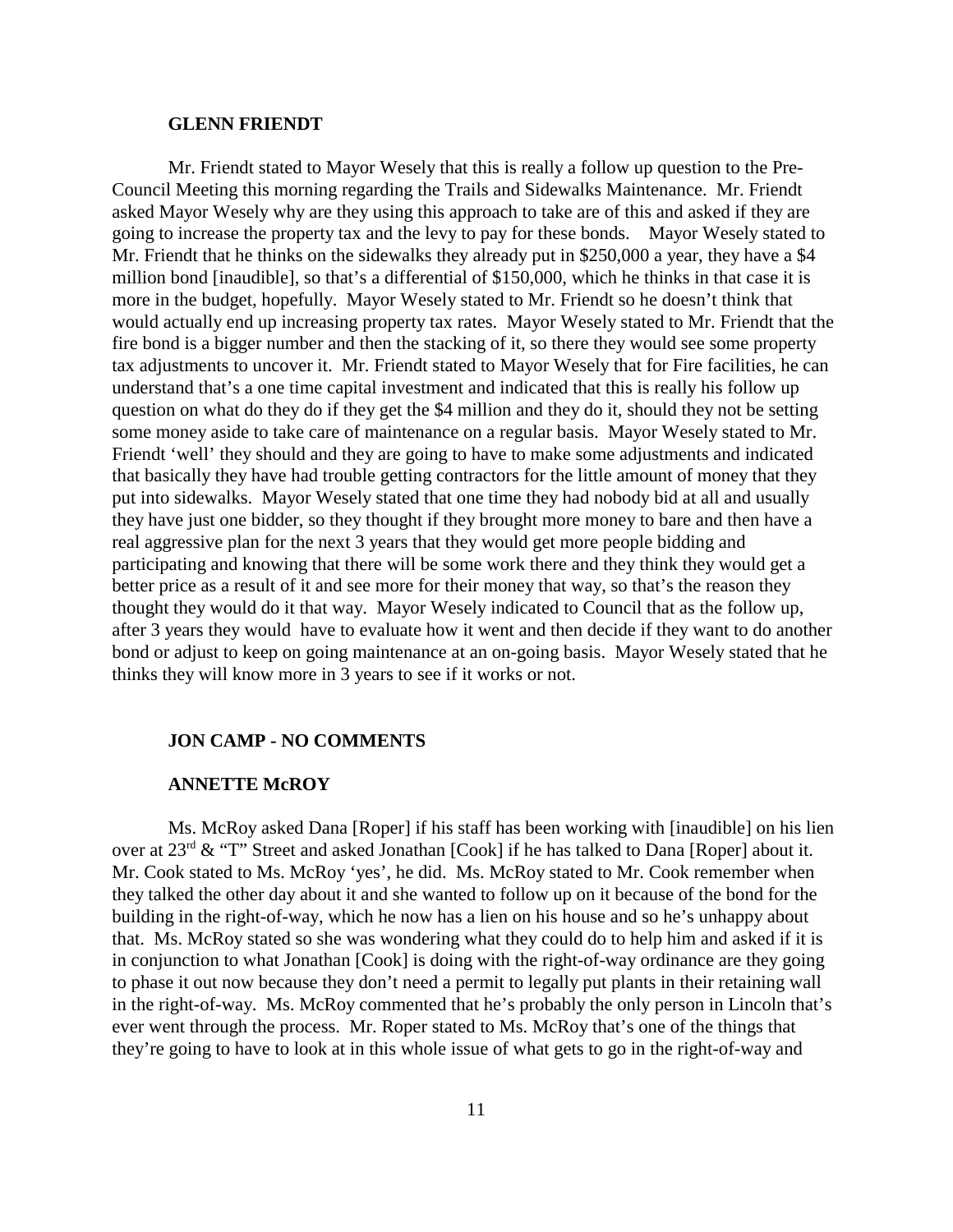what kind of risk and liability that they are willing to assume in doing this. Mr. Roper stated to Ms. McRoy that he thinks this is probably a policy issue for the near future and he doesn't think that those decisions have been made. Ms. McRoy stated to Mr. Roper okay and asked if they are going to work on it. Mr. Cook stated to Ms. McRoy 'yes'. Mr. Roper stated to Ms. McRoy that is going to come up. Mr. Cook stated that this individual replaced it with some nice stone and tried to be official about it and now he has to pay a lease every year to keep his retaining wall out there and so they're punishing hin for having made those improvements. Ms. McRoy stated that this individual wants the lien off of his house because he can never get a loan and so if he ever wanted to do improvements or whatever that they would not be able to do it. Ms. Seng commented that they've never put a lien on anybody's property before for something like this and asked Mr. Roper if that was correct. Mr. Cook stated to Ms. McRoy that will definitely be part of the package. Ms. McRoy stated to Mr. Cook okay that she just don't want them to forget about it because he's really upset about it.

#### **KEN SVOBODA - NO COMMENTS**

#### **JONATHAN COOK**

Mr. Cook stated that in regards to the Sidewalk Bond Issue and asked if they are going to do a lot of work at once and indicated that he just wants to make sure that they cover the tree root issue because it came up last year when there was some work done. Mr. Cook stated that he thinks it was maybe by some Omaha companies where they shocked into the tree roots very badly when they were putting in sidewalks and commented that if they end up killing a 50 year old tree with their sidewalk replacements that's not a good offering. Mr. Cook stated that he knows Steve Schwab has worked with Harry Kroos and others to come up with a policy on it, but he just wants to make sure that as they go forward with it that any contracts that they have to cover this as well. Ms. McRoy stated that hopefully they will hire local companies instead of companies out of Omaha. Mr. Cook stated that would help, he thinks. Mayor Wesely stated to Council that gets back to what he mentioned before that they didn't have very many bidders and so they think that this more aggressive package will attract more interest and it should allow them better quality of work and better price.

Mr. Cook asked if they could get a list from the Public Works & Utilities Department of planned traffic signals over the next year or two or whatever they have on it. Mr. Cook stated that he knows that they have had presentations on it in the past, but it's been a couple of years since they've seen a presentation. Allan Abbott stated to Mr. Cook that they did one last year, but he will get one for him. Mr. Cook stated to Mr. Abbott okay. Mr. Cook stated that he doesn't know if they need a Pre-Council Meeting on it, but they will first look at the material and then decide if they need to have one. Mr. Abbott stated to Mr. Cook okay.

## **VI. MEETING ADJOURNED AT 11:32 A.M. \*HELD OVER FROM AUGUST 12, 2002.**